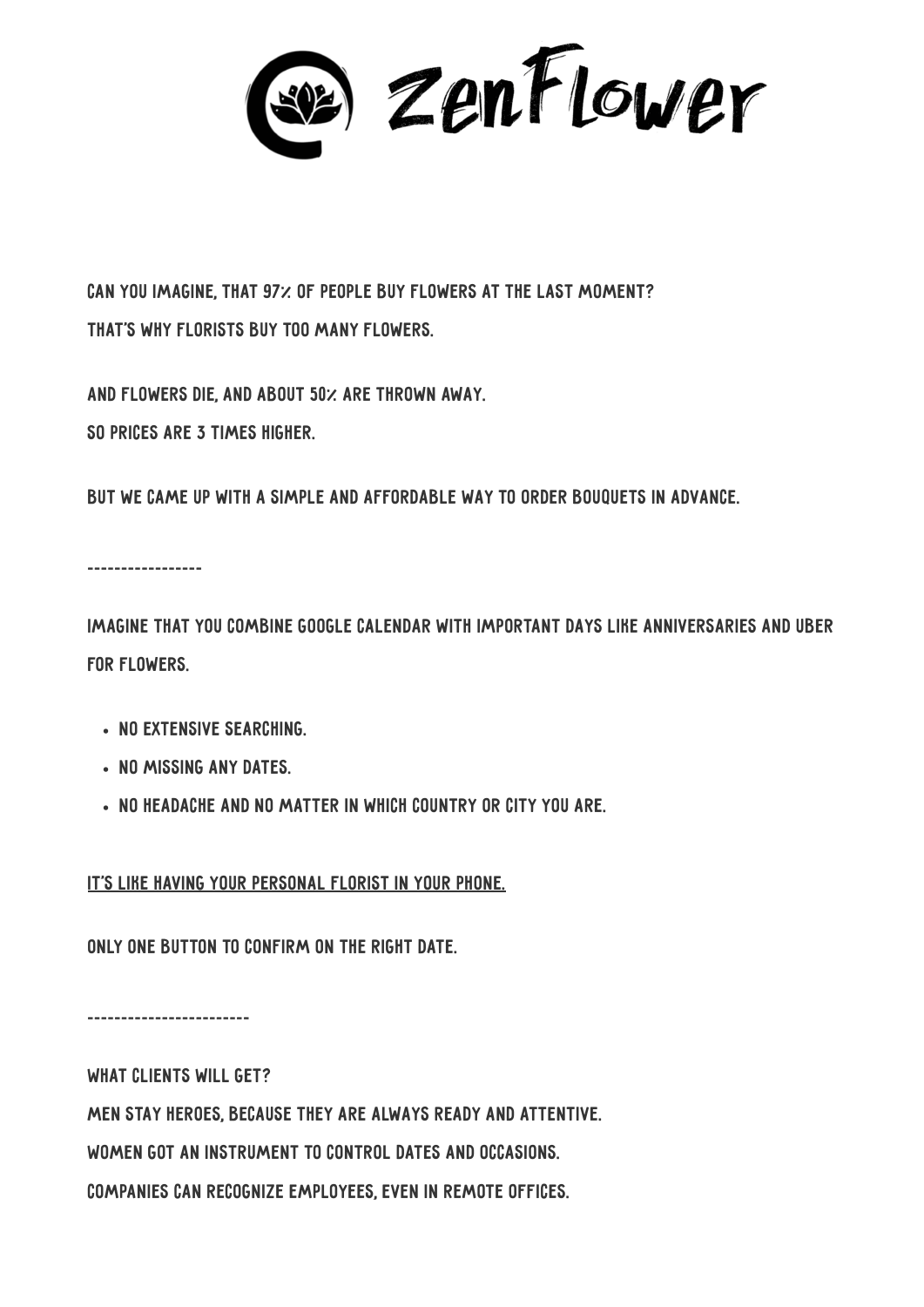Florists can manage stock and get orders, even is they have no store.

Onboarding is very simple — several questions and you have a flower schedule for the year.

\_\_\_\_\_\_\_\_\_\_\_\_\_\_\_\_\_

We are not florists. Not a delivery company. We will connect clients and suppliers, using our application.

Mobile app will be free and average price for your personalize bouquet with delivery is about 35 EUR

Now we work in Estonia and you can do order in out site ZenFower.eu

\_\_\_\_\_\_\_\_\_\_\_\_\_\_\_\_\_\_\_\_\_\_\_\_\_

Now we are completing the development of the application and starting testing it.

At that moment, when a large number of people will make orders through it, this will make the prices profitable, and will reduce waste.

During Prototron we are looking for angel investments in the amount of 50,000 euros to automate processes, complete the application, grow in Estonia and enter the UK. We will be hiring two more team members in UK and Estonia. This is a lot of money even for us now, but we figured out how we can get closer to the rigth amount in small steps.

WE INVITE YOU TO DONATE OUR FUNDWISE CAMPAIGN.

You will help us complete the work on the application and will be able to place an order for a bouquet at a favorable price, because the earlier we place an order, the more profitable it is.